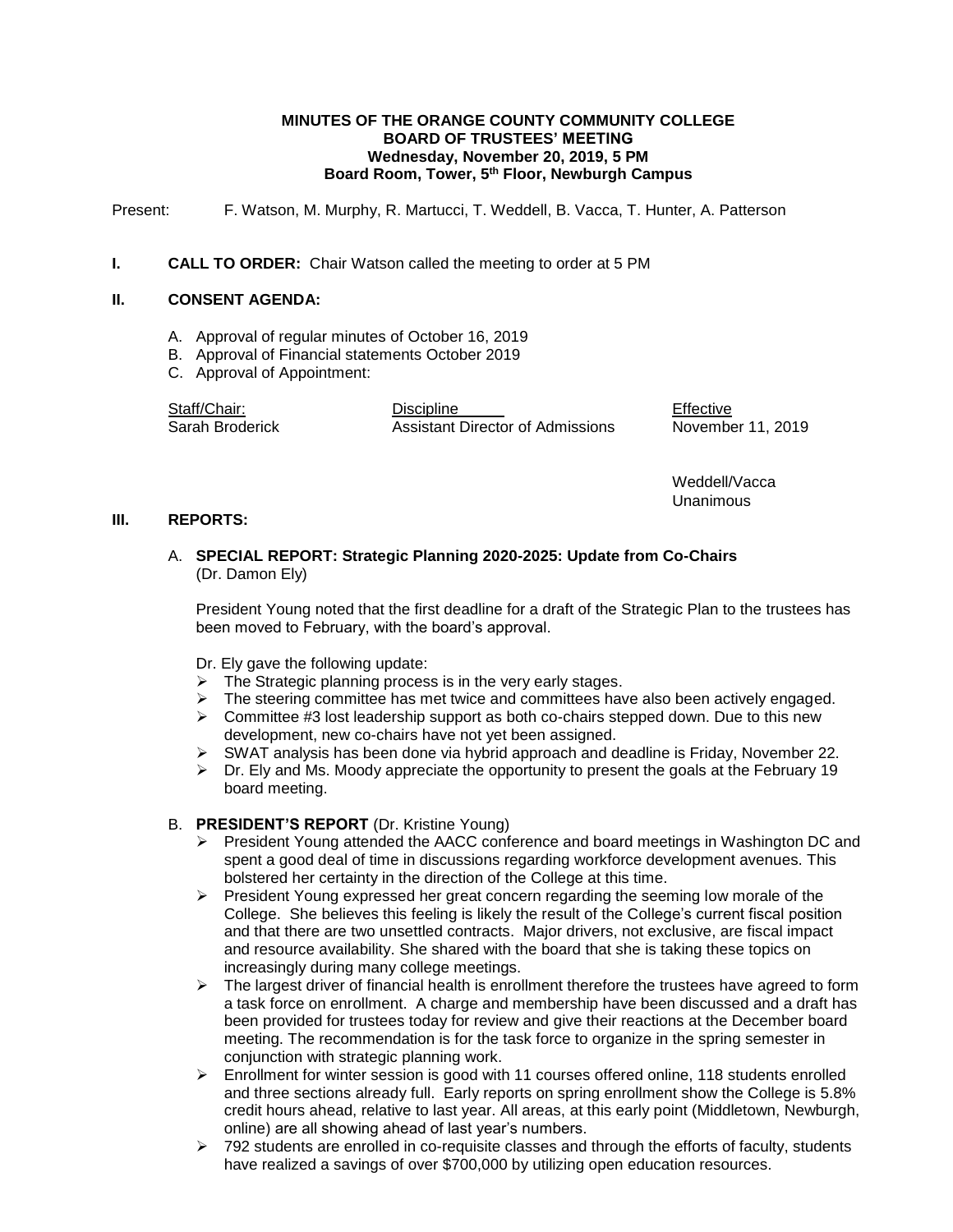# C. **REPORT OF THE COLLEGE GOVERNANCE SYSTEM** (Paul Basinski)

- $\triangleright$  Executive Committee is working closely with the board's policy task force on BP 2.45, the proposed policy on free speech. They provided feedback through the Governance forum and through Safety and Security committee.
- $\triangleright$  The Safety and Security committee is conducting discussions regarding whether there should be armed forces on campus. This is a controversial matter however any request would come through Administration to the board. Student Senate is also assembling to discuss this matter.
- $\triangleright$  Many productive conversations have been had about food service which the College Association oversees. Executive Committee has expressed their concerns to VP Cazzetta, President Young and the board. If something different is to be done, Governance requests that they be part of the process.
- $\triangleright$  A survey has been created, approved by Executive Committee, for administering a survey to spring enrolled students regarding Blackboard, in order to get a sense from students on whether it is or isn't working well for them.

# D. **REPORT OF THE STUDENT TRUSTEE** (Aaliaya Patterson)

- $\triangleright$  Two Middletown senators, one Newburgh senator and the student trustee, attended SUNYSA.
- $\triangleright$  The Student Senate is holding an open forum regarding safety on campus and the possibility of armed security or peace officers.
- $\triangleright$  Clubs are complacent with the budget they have received.

# E. **REPORT OF COLLEGE ASSOCIATION** (Vinnie Cazzetta)

- $\triangleright$  The College Association board met on November 6 and welcomed two student representatives.
- $\triangleright$  Also at this meeting, RBT made their audit presentation to the board one month ahead of schedule.
- Micro Market sales for the fall semester of 2019 are ahead of Micro Market sales for fall semester of 2018.
- $\triangleright$  A common practice among Follett's college partners is the creation of an advisory council. VP Cazzetta is in the process of working with Follett and the College Association board members (Gerianne Brusati and Paul Basinski) to populate the membership of this council. VP Cazzetta anticipates that the first council meeting to take place during the spring semester.
- $\triangleright$  In less than one year, the Inclusive classroom at the Newburgh Lab School has reached capacity. On a related note, Inspire is interested in partnering with the College Association in the development of a summer program at the Newburgh Lab School.
- $\triangleright$  Lab School Executive Director, Gina McCann, is scheduled to make a comprehensive report at the College Association Board meeting in December.

# F. **REPORT OF THE FOUNDATION BOARD** (Jen D'Andrea)

- $\triangleright$  As a result of the successful leadership event, approximately \$17,000 was added for AY 2019-2020 scholarships.
- $\triangleright$  Annual appeal letters will go soon and this year donators will be able to choose what area they would like to support, i.e. emergency fund for students, classroom equipment, etc.)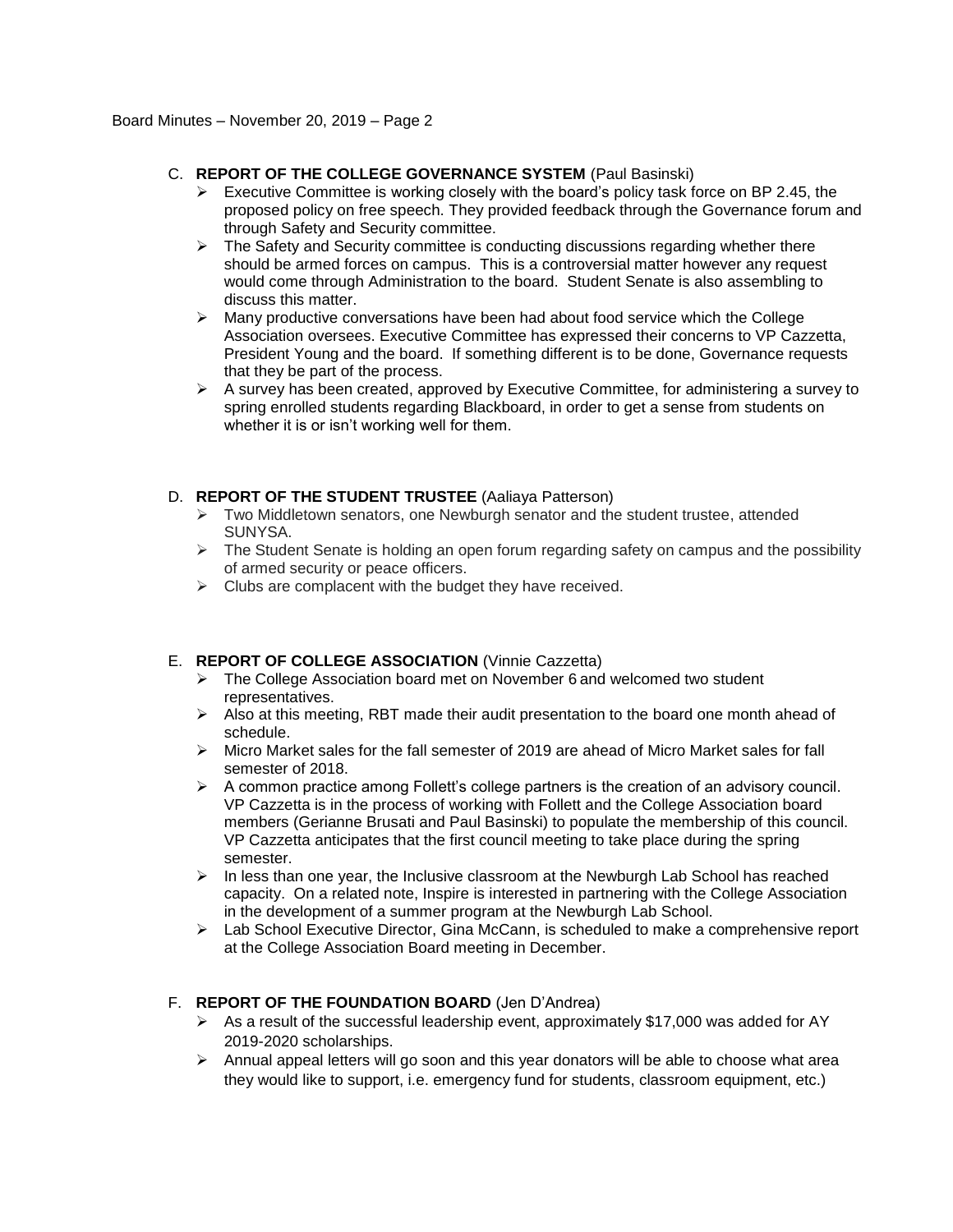- An Audit was completed and results were presented at the Foundation Board meeting on Monday. Results were a clean audit with no issues.
- $\triangleright$  The first annual Alumni holiday party "Return to the Mansion" will be held on Tuesday, December 10, 2019 and trustees are invited to attend.

## G. **SPECIAL REPORT: Athletics Update**

(Vinnie Cazzetta and Wayne Smith)

Mr. Cazzetta introduced Wayne Smith, Athletic Director, who then provided a comprehensive update on Athletics at SUNY Orange. *The presentation is included as Addendum #1 to these minutes.*

Mr. Smith introduced the following student athletes in attendance this evening:

AnJalyna Talmadge Volleyball, Fall 2019 1st Team All-Region and 1st Team All-Mid-Hudson Conference

#### Eric Boateng

Soccer, Fall 2019 2nd Team All-Mid-Hudson Conference, 2018-19 All-Region Academic Team

- $\triangleright$  Athletic Offerings at the College are as follows:
	- o Men's Baseball (D-ll)
	- o Men's Basketball (D-ll)
	- o Men's Cross Country (D-lll)
	- o Men's Golf (D-lll)
	- o Men's Soccer (D-lll)
	- o Women's Basketball (D-ll)
	- o Women's Cross Country (D-lll)
	- o Women's Softball (D-ll)
	- o Women's Volleyball (D-lll)
- > Mission, Vision, Goals were reviewed
- $\triangleright$  Student-Athlete Participation was reviewed
- Academics and Coaching/Athletic Administration and Staff reviewed
- $\triangleright$  Funding and expenses outlined and Mr. Smith noted that the Athletics Department receives 40% (\$211,704.20 in AY 18-19) of the student activity fee, currently \$61 for fulltime students and \$5 per credit for part-time students.
- $\triangleright$  Athletic Facility improvements made recently:
	- o New bleachers in gymnasium
	- o Replaced/renovated indoor baseball/softball batting cage
	- o Updates to Softball field
- $\triangleright$  The Gymnasium is also used for college and community events
- Four Scholarships are awarded in sport programs: Men's Basketball, Women's Basketball, Baseball and Softball
- $\triangleright$  There have been many achievements in the last five years (i.e. added women's crosscountry program and re-established dormant men's program; five Mid-Hudson Conference Team Championships; four teams qualified for National or District tournaments; many qualifiers for nationals in golf and cross country; three NJCAA All Americans; two SUNY Chancellor Student-Athlete award; and over 100 athletes recognized as All-Conference or All-Region.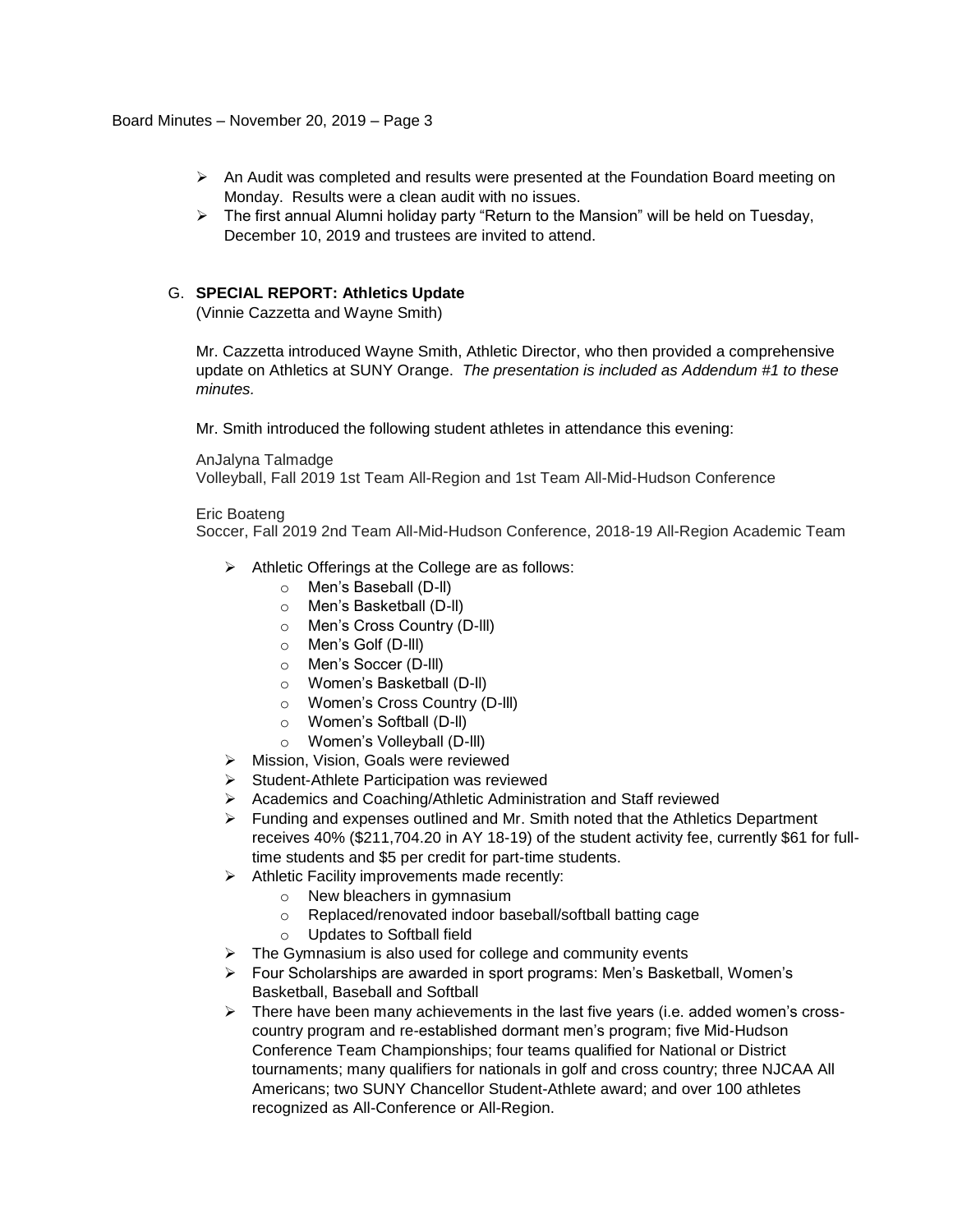Board Minutes – November 20, 2019 – Page 4

- $\triangleright$  Community engagement has been very good in recent years (i.e. Athletic Hall of Fame, Hosting of high school and championship events, sports camps, clinics and summer leagues)
- $\triangleright$  Challenges are upkeep/maintenance of facilities, recruiting and increased administrative requirements, especially with technology advancements.

## **IV. OLD BUSINESS:**

Policy Committee Update – Trustee Vacca

- ▶ BP 2.44 (Remote Access to College computer/Network Resources) will be on the December board agenda for review and approval
- $\triangleright$  The committee is also working on a draft charter and changes to bylaws moving the Policy committee to an actual board committee rather than an Ad hoc committee.
- $\triangleright$  Trustee Vacca noted that the committee is presenting 4 policies, with minor changes, for approval this evening under new business.

# **V. NEW BUSINESS:**

- 1. Motion to approve: BP 2.32: Service Animals
- 2. Motion to approve: BP 3.2: Sexual Harassment and Discrimination Prevention
- 3. Motion to approve: BP 3.9: Domestic Violence
- 4. Motion to approve: BP 3.12: Campus and Workplace Violence Prevention

*A motion was made* to approve BP 2.32, BP 3.2, BP 3.9, and BP 3.12

Martucci/Murphy Unanimous

## **VI. BOARD CHAIR COMMENTS:**

- $\triangleright$  The Board of Trustees and Orange County Citizens Foundation's Holiday party will be held on Thursday, December 12, from 5-7 PM in Morrison Hall Mansion, Middletown Campus.
- $\triangleright$  Correspondence was received from ACCT regarding their governance relations summit to be held in February in Washington DC. Carol Murray will forward the dates to trustees for review.
- $\triangleright$  Both the County and the Foundation have signed resolutions similar to those signed by the board at the last meeting in support of the new funding model.
- $\triangleright$  The board will go into Executive Session for the purpose of discussing proposed, pending or current litigation and collective bargaining.

# **VII. COMMITTEE REPORTS**:

## **Academic and Student Services Committee**:

- $\triangleright$  Trustee Murphy gave a comprehensive overview noting the following:
	- o The Academic and Student Services committee met on November 19 and she thanks VPs Brusati and Hackman for their leadership.
	- o Focus has been on retaining and serving the students of tomorrow.
	- o Leadership teams meet in small groups throughout the College for the purpose of Guided Pathways work and SOEx meetings are held every Friday afternoon.
	- o Currently reviews of registration are being done by both Student Services and Academic Affairs to gain understanding of needs in both areas.